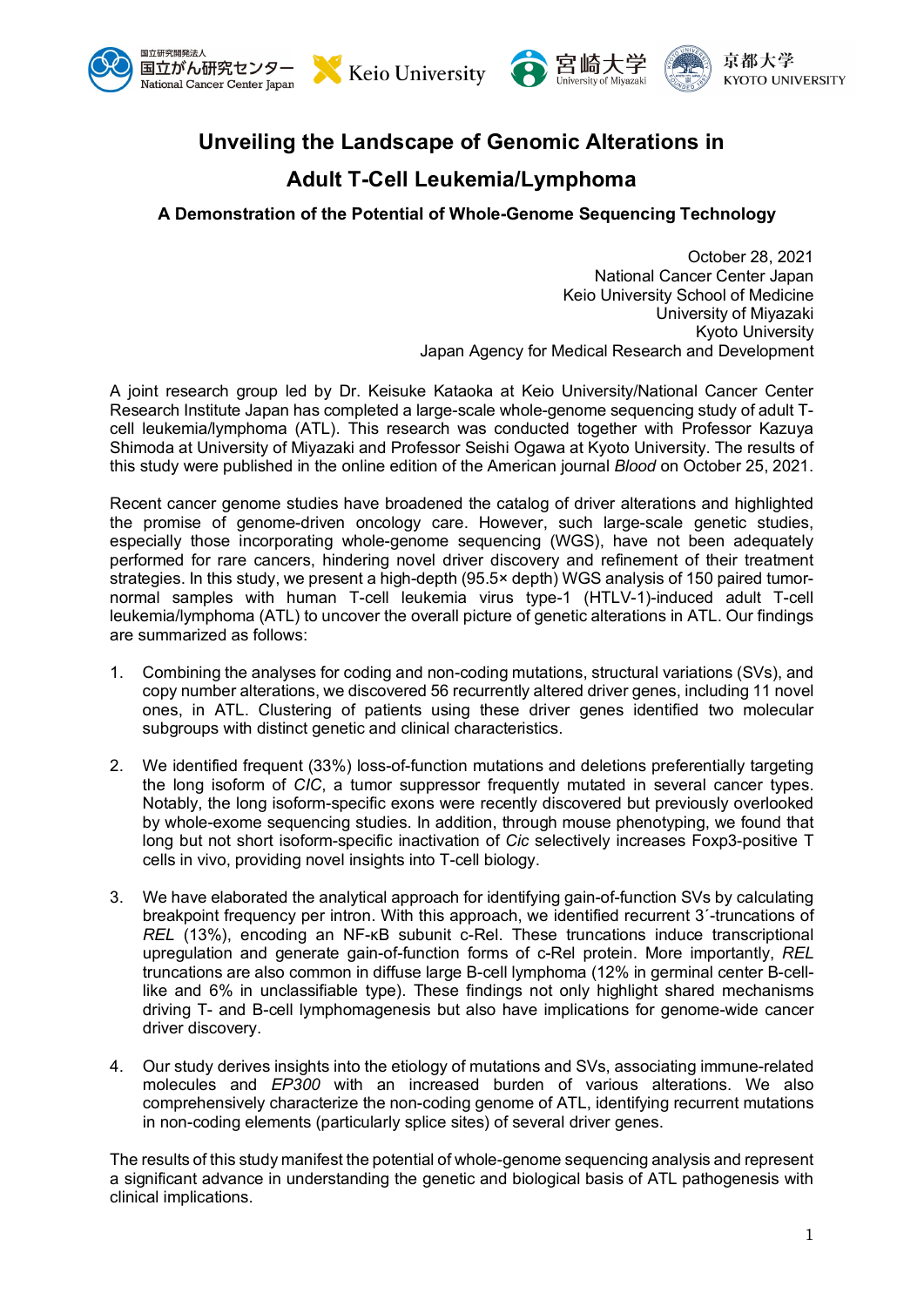This study was supported by Japan Society for the Promotion of Science (JSPS) KAKENHI (JP21H04809, JP21H05051), Japan Agency for Medical Research and Development (AMED) Practical Research for Innovative Cancer Control (JP21ck0106538, JP19ck0106254) Research on Development of New Drugs (JP19ak0101064), JSPS Grant-in-Aid for Scientific Research on Innovative Areas (JP18H04907), Japan Science and Technology Agency Moonshot R&D Program (JPMJMS2022), Daiichi Sankyo Foundation of Life Science, Takeda Science Foundation, The Japanese Society of Hematology Research Grant, a pilot grant from the Albert Einstein Cancer Center, and the US National Institutes of Health/National Cancer Institute Cancer Center Support Grant (P30 CA008748).

For further information, please refer to the Japanese version of this press release (PDF file).

## **Details of the original paper**<br>Authors Yasunori Kogure

- Yasunori Kogure, Takuro Kameda, Junji Koya, Makoto Yoshimitsu, Kisato Nosaka, Jun-ichirou Yasunaga, Yoshitaka Imaizumi, Mizuki Watanabe, Yuki Saito, Yuta Ito, Marni B. McClure, Mariko Tabata, Sumito Shingaki, Kota Yoshifuji, Kenichi Chiba, Ai Okada, Nobuyuki Kakiuchi, Yasuhito Nannya, Ayako Kamiunten, Yuki Tahira, Keiichi Akizuki, Masaaki Sekine, Kotaro Shide, Tomonori Hidaka, Yoko Kubuki, Akira Kitanaka, Michihiro Hidaka, Nobuaki Nakano, Atae Utsunomiya, R. Alejandro Sica, Ana Acuna-Villaorduna, Murali Janakiram, Urvi Shah, Juan Carlos Ramos, Tatsuhiro Shibata, Kengo Takeuchi, Akifumi Takaori-Kondo, Yasushi Miyazaki, Masao Matsuoka, Kenji Ishitsuka, Yuichi Shiraishi, Satoru Miyano, Seishi Ogawa, B. Hilda Ye, Kazuya Shimoda, and Keisuke Kataoka<br>*Blood* Publication: DOI: 10.1182/blood.2021013568
- **Research & Development Inquiries** Division of Molecular Oncology, National Cancer Center Research Institute Japan Yasunori Kogure, M.D., Ph.D. 5-1-1 Tsukiji, Chuo-ku, Tokyo 104-0045, Japan Telephone: +81-3-3542-2511 E-mail: ykogure@ncc.go.jp

Keio University School of Medicine, Department of Hematology Professor Keisuke Kataoka, M.D., Ph.D. Telephone: +81-3-5363-3785 E-mail: kekataok@keio.jp

**Media Inquiries** 

National Cancer Center Japan Office of Public Relations, Strategic Planning Bureau 5-1-1 Tsukiji, Chuo-ku, Tokyo 104-0045, Japan E-mail: ncc-admin@ncc.go.jp

Keio University Office of General Affairs, Keio University Shinanomachi Campus 35 Shinanomachi, Shinjuku-ku, Tokyo 160-8582, Japan E-mail: med-koho@adst.keio.ac.jp

University of Miyazaki General Affairs Department, University of Miyazaki 1-1 Gakuen Kibanadai-nishi, Miyazaki 889-2192 E-mail: kouhou@of.miyazaki-u.ac.jp

Kyoto University Global Communications Office Yoshidahonmachi, Sakyo-ku, Kyoto 606-8317 E-mail: comms@mail2.adm.kyoto-u.ac.jp